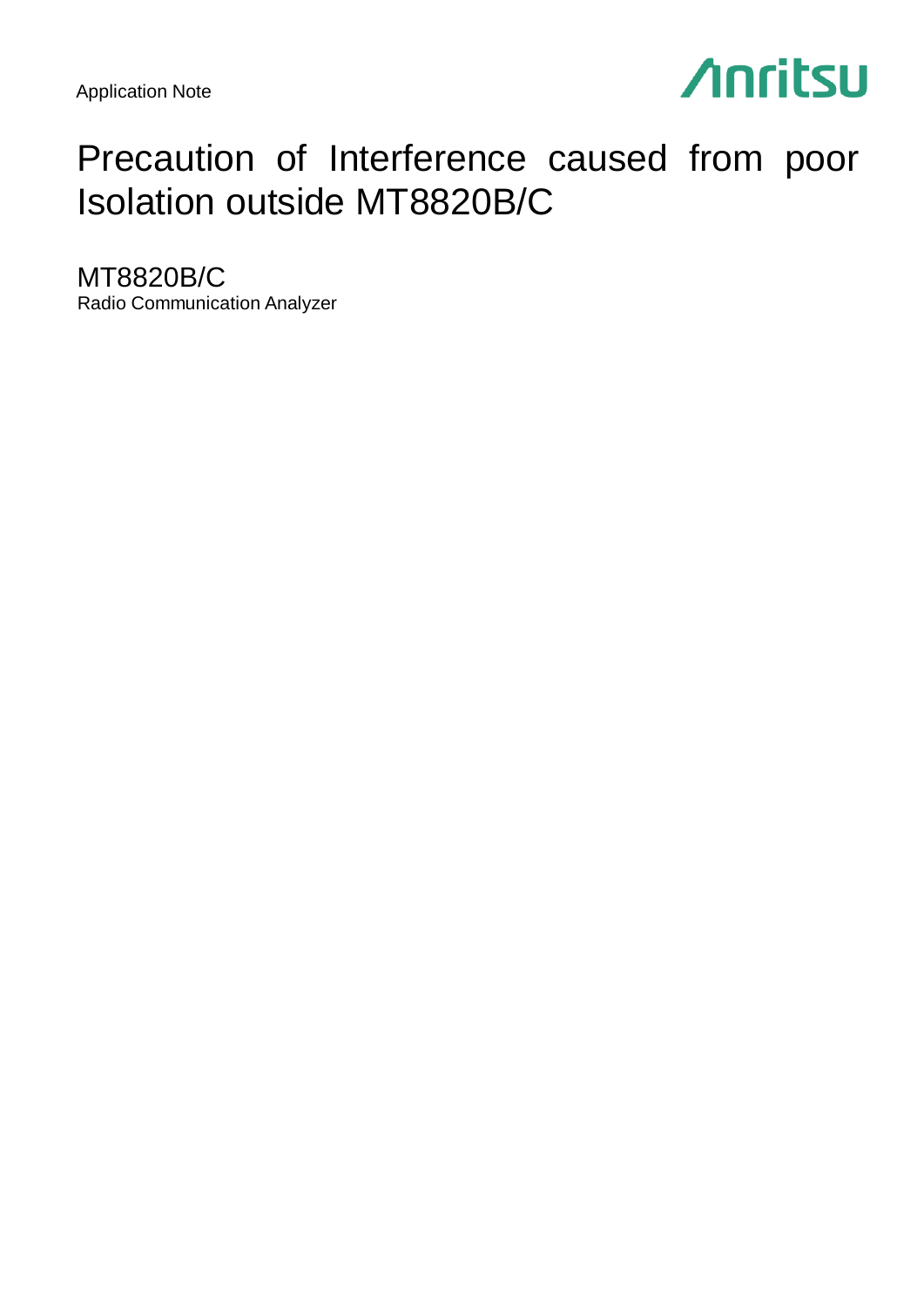## Precaution of Interference caused from poor Isolation outside MT8820B/C

The precautions of the interference caused from poor isolation outside MT8820B/C, i.e. between UEs and RF cables, should be considered, Especially, in case of using MT8820B/C Parallel Phone Measurement (PPM) configuration which can do 2port-measurement independently by single unit, the interference problem may be occurred easier than 1 port/1 unit configuration since the UEs and/or RF cables tend to be located closely in the production line. Moreover TDD (Time Division Duplex) mode in TD-SCDMA, and TD-LTE technology tend to have the interference problem since TDD uses the same up and down frequencies. But there is also a possibility that FDD mode in WCDMA, GSM, C2K (C2K: Discontinued), and LTE FDD while the same frequency in a test is used between UEs. Meanwhile the MT8820C internal isolation between Phone 1 and Phone 2 is at least 138 dB min, which is enough against the interference.

The example of TD-SCDMA with MT8820B/C PPM configuration follows.

## 1. Precautions of the interference outside MT8820B/C PPM Configuration

Isolation precautions are required when measuring Maximum Output Power and Reference Sensitivity Level. If the UE at Phone1 is outputting a 24 dBm Uplink signal at Max Power and the MT8820C at Phone2 is outputting a –106.7 dBm Downlink signal, the isolation must be at least 130 dB.

Since the MT8820B/C internal isolation between Phone1 and Phone2 is 138 dB min, even if the UE at Phone1 outputs Max Power, there is no influence on the Phone2 Reference Sensitivity Level measurement. However, if the isolation between UEs or RF cables is inadequate, there may be some influence on the Phone2 Reference Sensitivity Level measurement.



*Figure 1. Inadequate Isolation between UEs or RF Cables*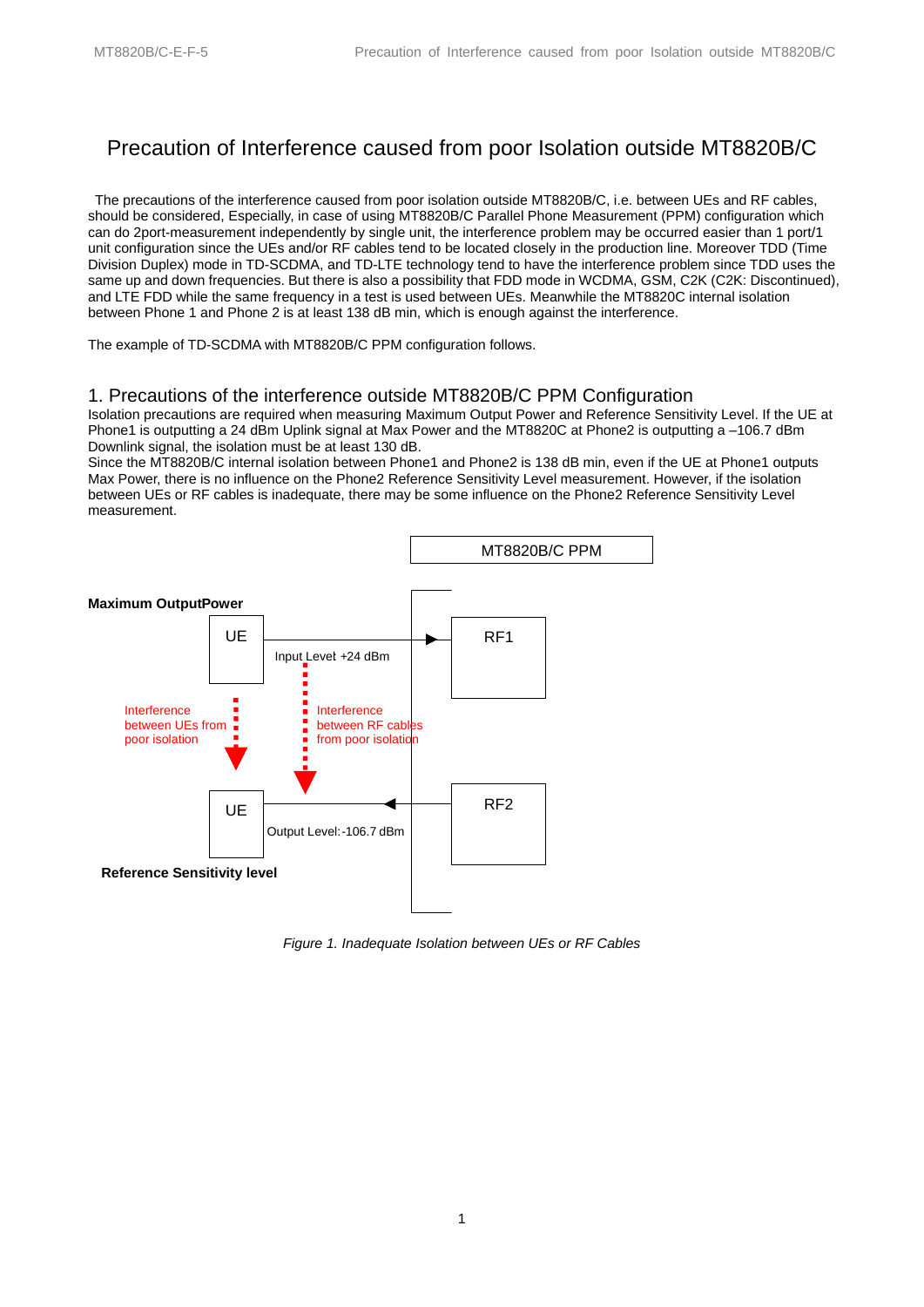## 2. Problem Resolution

### (1) Isolation between UEs

To assure isolation between UEs, we recommend using the Shield Box.

(2) Isolation between RF Cables

To assure isolation between RF cables, we recommended using either RF cables with high shielding performance or the Semi-Rigid Cable.

[Recommended RF Cables]

Tensolite KU1818 Series

HUBER+SUHNER SUCOFLEX 104

Note: To place a distance between UEs and RF Cables as much as possible is also recommended.



*Figure 2. Improving Isolation between UEs and RF Cables*